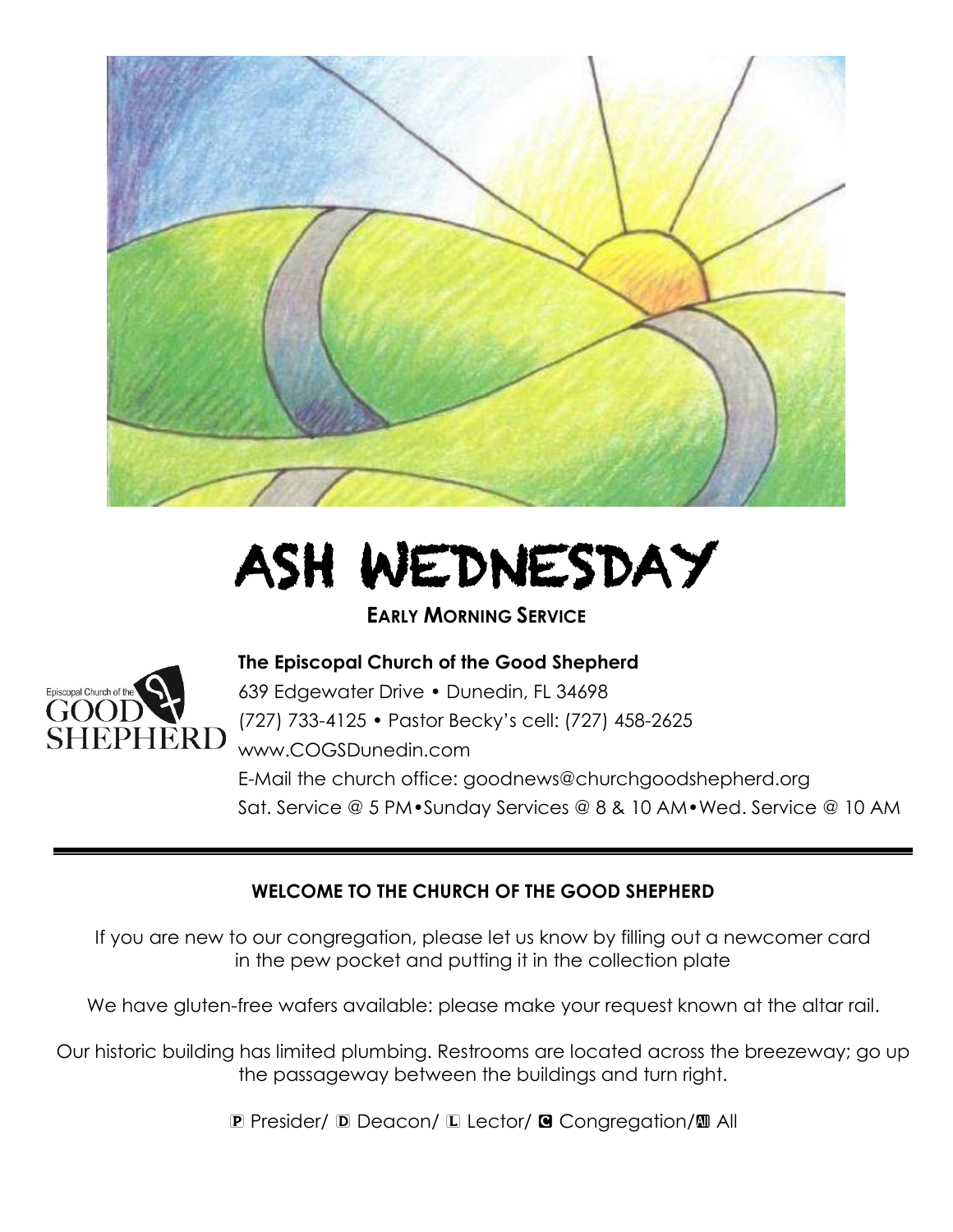#### **INTRODUCTION**

- P Ash Wednesday marks the beginning of Lent with ash on our foreheads. This cross is an echo of our baptismal anointing, when we were buried with Christ. The ash is a chilling reminder of our mortality, but because our death is now in Christ, our endings are beginnings. The Lenten disciplines of acts of kindness, prayer and fasting are tools of discipleship that can lead us to renewal as we bury all that is holding us back, and repent – turn – to follow Christ into becoming more fully alive.
- P Let us pray . . . . Grant, O Lord God, to all who have been baptized into the death and death and resurrection of your Son Jesus Christ, that, as we have put away the old life of sin, so we may be renewed in the spirit of our minds, and live in righteousness and true holiness; through Jesus Christ our Lord, who lives and reigns with you, in the unity of the Holy Spirit, one God, now and for ever.
- C **Amen.**

## **PSALM: Psalm 51:1-18**

*Please stand.*

- L Have mercy on me, O God, according to your loving kindness; in your great compassion blot out my offenses.
- C **Wash me through and through from my wickedness, and cleanse me from my sin.**
- L For I know my transgressions, and my sin is ever before me.
- C **Against you only have I sinned and done what is evil in your sight.**
- L And so you are justified when you speak and upright in your judgment.
- C **Indeed, I have been wicked from my birth, a sinner from my mother's womb.**
- L For behold, you look for truth deep within me, and will make me understand wisdom secretly.
- C **Purge me from my sin, and I shall be pure; wash me, and I shall be clean indeed.**
- L Make me hear of joy and gladness, that the body you have broken may rejoice.
- C **Hide your face from my sins, and blot out all my iniquities.**
- L Create in me a clean heart, O God, and renew a right spirit within me.
- C **Cast me not away from your presence, and take not your Holy Spirit from me.**
- L Give me the joy of your saving help again and sustain me with your bountiful Spirit.
- C **I shall teach your ways to the wicked, and sinners shall return to you.**
- L Deliver me from death, O God, and my tongue shall sing of your righteousness, O God of my salvation.
- C **Open my lips, O Lord, and my mouth shall proclaim your praise.**
- L Had you desired it, I would have offered sacrifice, but you take no delight in burnt offerings.
- C **The sacrifice of God is a troubled spirit; a broken and contrite heart, O God, you will not despise.**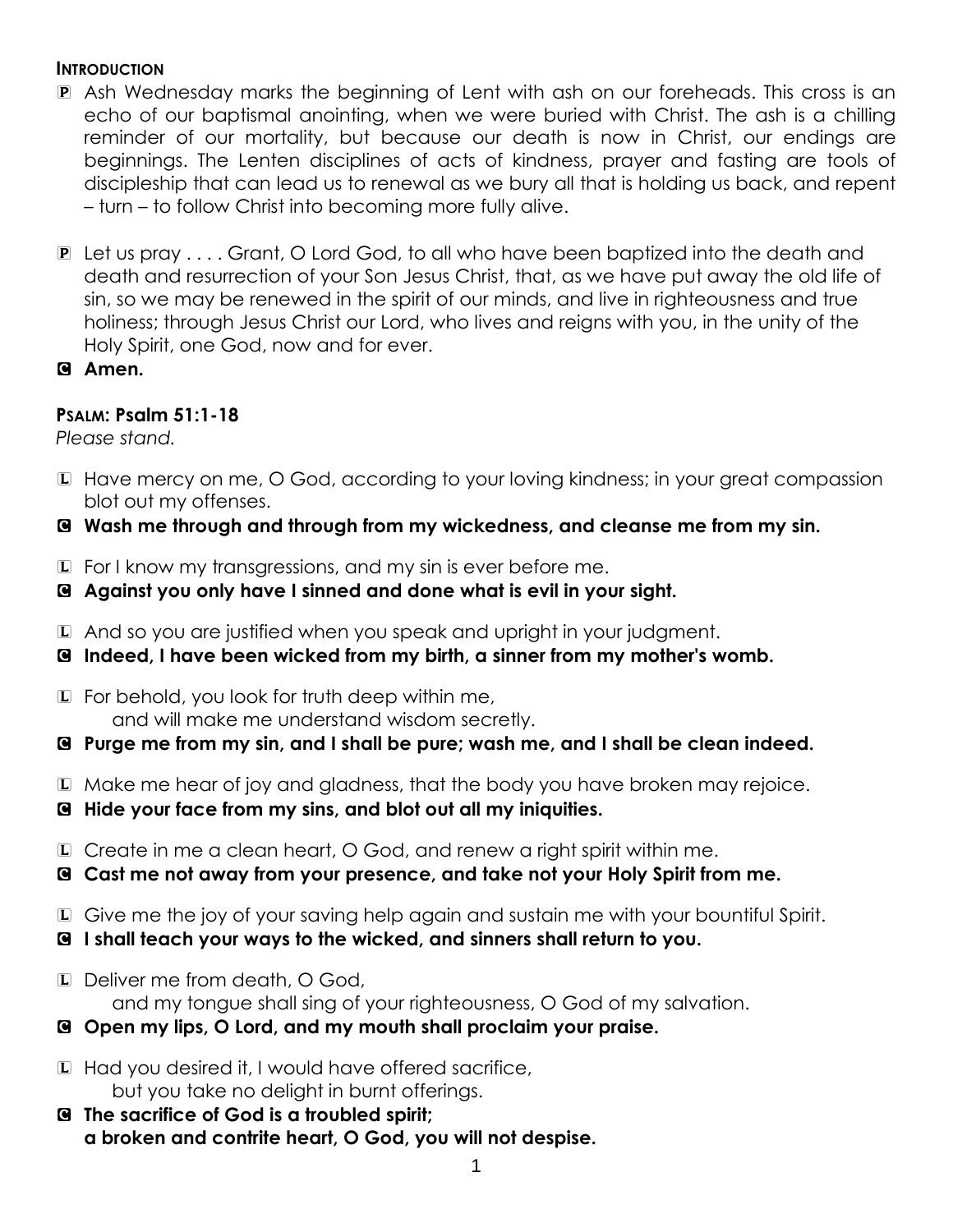#### **EXHORTATION**

P Brothers and sisters: God created us to experience joy in communion with the divine, to love all humanity, and to live in harmony with all creation. But sin separates us from God, our neighbors, and creation, and so we do not enjoy the life our Creator intended for us. Our sin grieves our Father, who does not desire us to come under his condemnation, but have abundant life. As disciples of the Lord Jesus, we are called to make our priorities and purposes those of loving God, loving our neighbors as ourselves, and loving life on this planet in all its richness and diversity. Honesty, fasting, prayer, study and good works are tools we are given for the work of fostering our spiritual growth and revitalizing our discipleship. With the promise of the power of the Holy Spirit accompanying us in this Lenten journey, I invite you now to take the first steps towards Easter joy. To begin our pilgrimage, we admit the failures of our past and commit to the challenge of renewing of our faith, beginning with a time of silence for reflection and preparation.

#### **Litany of Lenten Pilgrimage**

*Please kneel, stand or sit, as you choose.*

- P Let us pray . . . Most holy and merciful God:
- a **We confess to you and to one another, and to the whole communion of saints in heaven and on earth, that we have not yet fully learned how to follow Christ in our own day and place and way. In this pilgrimage of Lent, we seek not only sooty ashes, but revealing light; not only sincere regret, but energizing purpose. Your Holy Spirit drove Jesus into the wilderness where, in the face of choices and temptations, he crystallized his mission of proclaiming your Reign with his life. Let your Spirit inspire us to follow him, to discern how we each can live and love as Christ taught, so we may fulfill the mission you have prepared for each one of us:**
- P Have mercy on our past sins, and give us the strength to follow Christ with all that we are, and all that we have.
- C **Renew us so that we love you with our whole heart, and mind, and strength, loving our neighbors as ourselves, and forgiving others, as we have been forgiven.**
- P Have mercy on our past sins, and help us to empty ourselves of remorse and regret.
- C **Renew us so that, being true to the mind of Christ, we serve others as Christ served us and do what is pleasing to your Holy Spirit.**
- P Have mercy on our past sins, and give us an awareness of how our faith can and should affect every moment and aspect of our lives.
- C **Renew us so that we are humble, patient, and act with integrity, using the values and promises of the Reign of God as the foundation of every decision, action or abstention.**
- P Have mercy on our past sins, and make us faithful stewards of our resources.
- C **Renew us so that we satisfy our appetites and desires in ways that honor our own bodies, your creation, and the lives of others.**
- P Have mercy on our past sins, and give us the vision and imagination we need to see the difference we can make in the world for your sake.
- C **Renew us so that we claim the gifts you have given us, are grateful for whatever we are able to accomplish, and rejoice when others receive abundance.**
- P Have mercy on our past sins, and give us the grace to enjoy life in ways that honor you.
- C **Renew us so that we enjoy worldly goods and comforts in moderation, and are honest in our daily life and work.**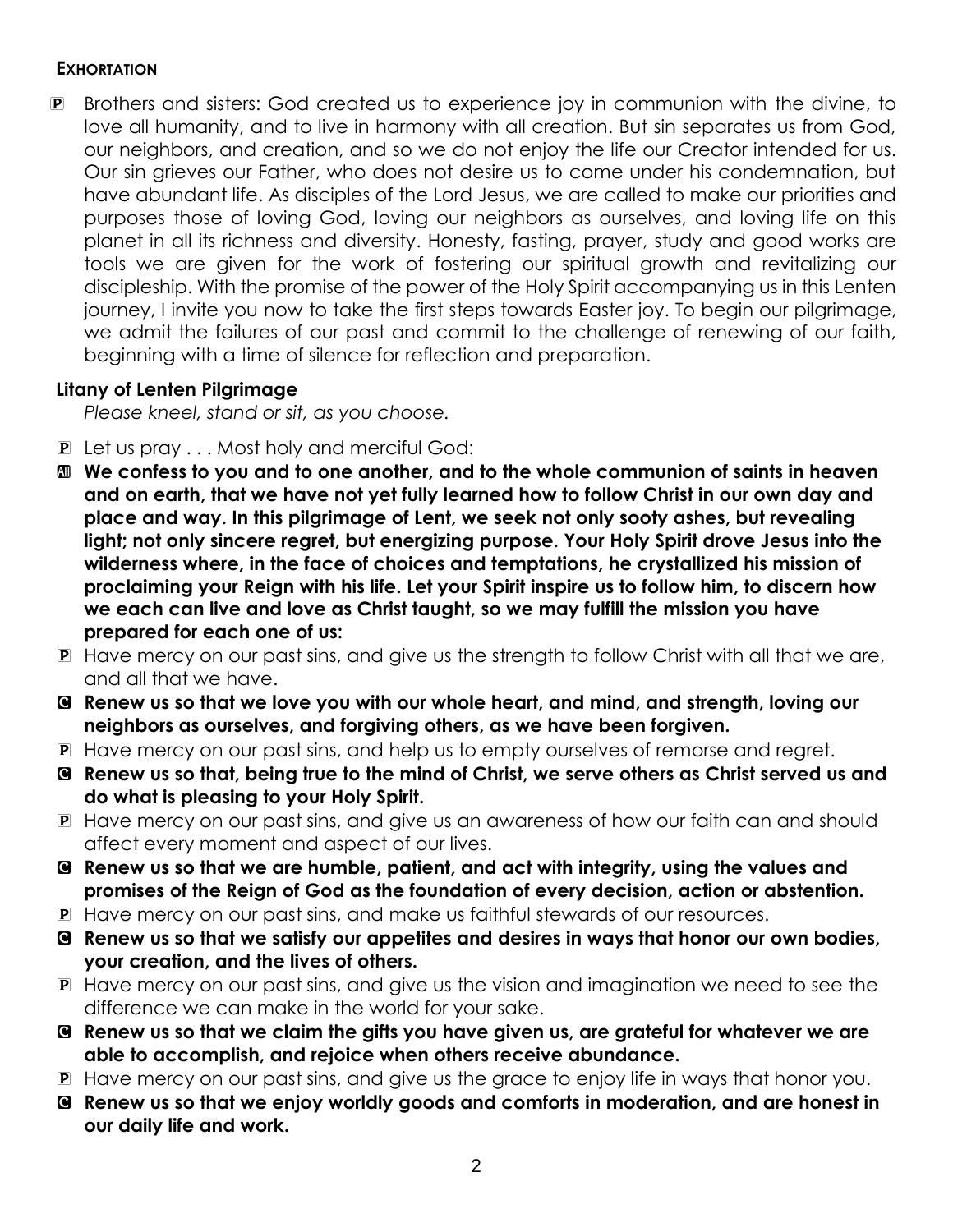- P Have mercy on our past sins, and give us the courage to find ways to tell our stories of your presence in our lives.
- C **Renew us so that we give our hearts fully in prayer and worship, and commend to others the faith that is in us.**
- P Have mercy on our past sins, and give us the eyes of the prophets, who learned to see how you created the world to be in the first place, without human sin devastating it.
- C **Renew us so that we do not flinch from seeing the human need and suffering around us, and are courageous agents of justice and compassion.**
- P Have mercy on our past sins, and strengthen us to love our enemies and serve those who make us uncomfortable.
- C **Renew us so that we regard others as equal to ourselves, by think charitably toward our neighbors, and seek to understand and appreciate those who differ from us.**
- P Have mercy on our past sins, and grant us the wisdom to understand the impact of our actions on our children's children's children.
- C **Renew us so that we conserve and heal your creation for the sake of those who come after us.**
- P Let your grace restore us, good Lord, and let your Spirit inspire us;
- C **Favorably hear us, for your mercy is great.**
- P Accomplish in us the work of your salvation,
- C **That we may show forth your glory in the world.**
- P By the cross and passion of your Son our Lord,
- C **Bring us with all your saints to the joy of his resurrection.**

### **IMPOSITION OF ASHES**

*Please be seated. The following prayer is said over the ashes to be used:*

- P Almighty God, you have created us out of the dust of the earth. Grant that these ashes may be a sign to us of our mortality and penitence, that we may remember that by your gracious gift we are given everlasting life.
- C **Amen.**

*Those who desire to receive ashes come forward.* 

*The ministers apply ashes to the forehead of each person with the words:*

- P Remember that you are dust, and to dust you shall return.
- C **Amen.**

## **PRAYER FOR THE JOURNEY**

*Please stand*

- P Let us pray, Almighty and everliving God . . .
- C **you hate nothing you have made and you forgive all who are penitent. During these forty days and forty nights, create in us new and honest hearts that deeply repent of the sins of our past. Prepare us to be restored to you in full pardon and forgiveness on the joyous day when we proclaim that our Lord is risen indeed, and has trampled sin and death underfoot forever. We pray for courage and strength to spend this Lenten season walking ever more closely with Jesus Christ our Lord, who was tested in every way as we are, yet did not sin. Amen.**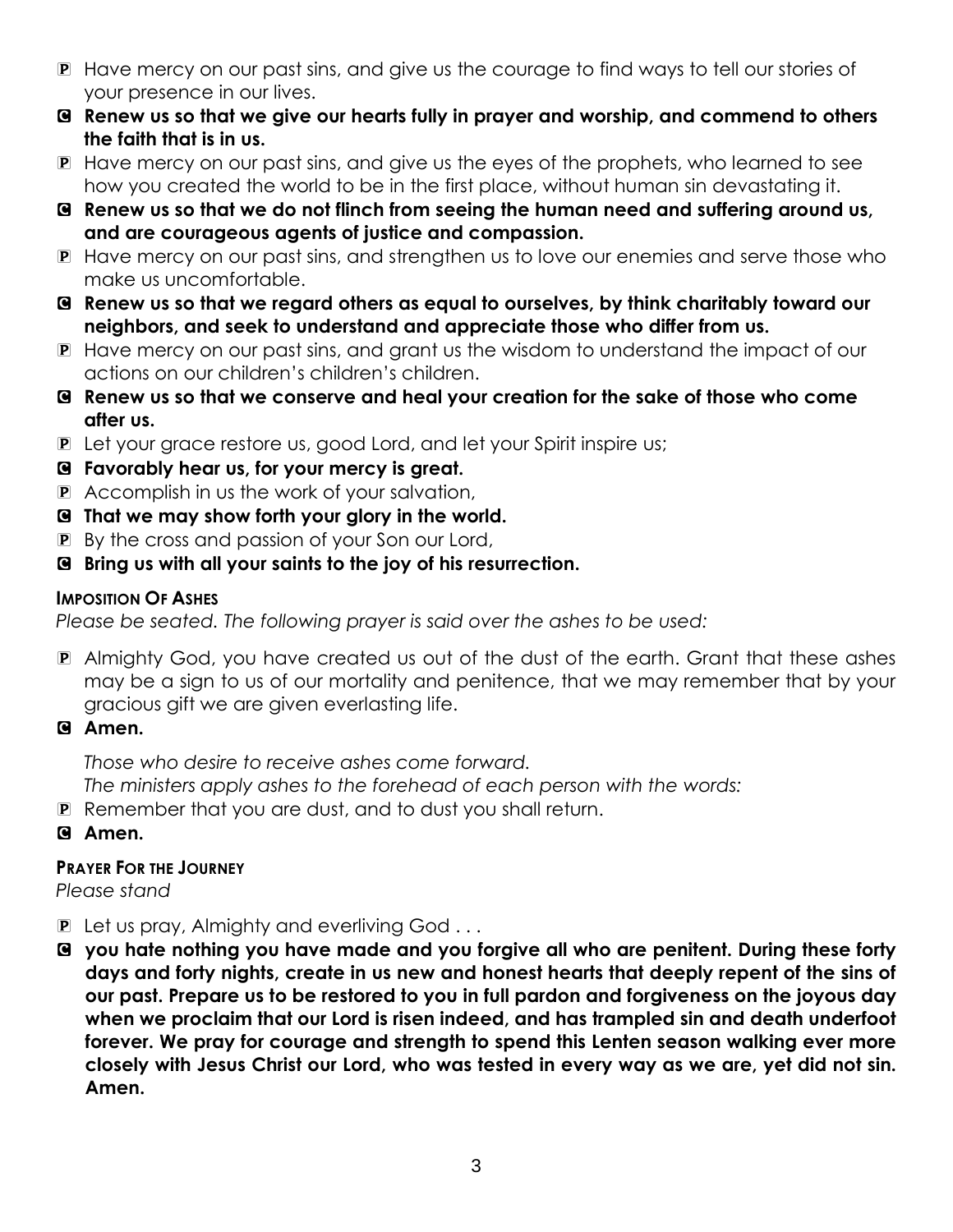*Please be seated.*

## **THE READINGS:** Micah 6:6-8 • Philippians [2:12-16a](https://www.biblegateway.com/passage/?search=Philippians+2%3A12-16a&version=CEB) • Luke 4:1-13

## **THE FIRST READING**

L *A reading from the Prophet Micah:*

With what should I approach the Lord and bow down before God on high? Should I come before him with entirely burned offerings, with year-old calves? Will the Lord be pleased with thousands of rams, with many torrents of oil? Should I give my oldest child for my crime; the fruit of my body for the sin of my spirit? He has told you, human one, what is good and what the Lord requires from you: to do justice, embrace faithful love, and walk humbly with your God.

L The Holy Spirit still speaks to the Church.

# C **Let the Church give thanks to God.**

## **THE SECOND READING**

## L *A reading from the Letter to the Philippians:*

Therefore, my loved ones, just as you always obey me, not just when I am present but now even more while I am away, carry out your own salvation with fear and trembling. God is the one who enables you both to want and to actually live out his good purposes. Do everything without grumbling and arguing so that you may be blameless and pure, innocent children of God surrounded by people who are crooked and corrupt. Among these people you shine like stars in the world because you hold on to the word of life.

P The Holy Spirit still speaks to the Church.

# C **Let the Church give thanks to God.**

## **THE GOSPEL**

*Please stand.*

D The Holy Gospel according to Luke, in the 4th chapter.

# C **Glory to you, O Lord.**

Jesus returned from the Jordan River full of the Holy Spirit, and was led by the Spirit into the wilderness. There he was tempted for forty days by the devil. He ate nothing during those days and afterward Jesus was starving. The devil said to him, "Since you are God's Son, command this stone to become a loaf of bread."

Jesus replied, "It's written, *People won't live only by bread*."

Next the devil led him to a high place and showed him in a single instant all the kingdoms of the world. The devil said, "I will give you this whole domain and the glory of all these kingdoms. It's been entrusted to me and I can give it to anyone I want. Therefore, if you will worship me, it will all be yours."

Jesus answered, "It's written, *You will worship the Lord your God and serve only him*."

The devil brought him into Jerusalem and stood him at the highest point of the temple. He said to him, "Since you are God's Son, throw yourself down from here; for it's written: *He will command his angels concerning you, to protect you and they will take you up in their hands so that you won't hit your foot on a stone*."

Jesus answered, "It's been said, *Don't test the Lord your God*." After finishing every temptation, the devil departed from him until the next opportunity.

D This is the Good News of Christ.

C **Praise to Jesus, the Living Word.**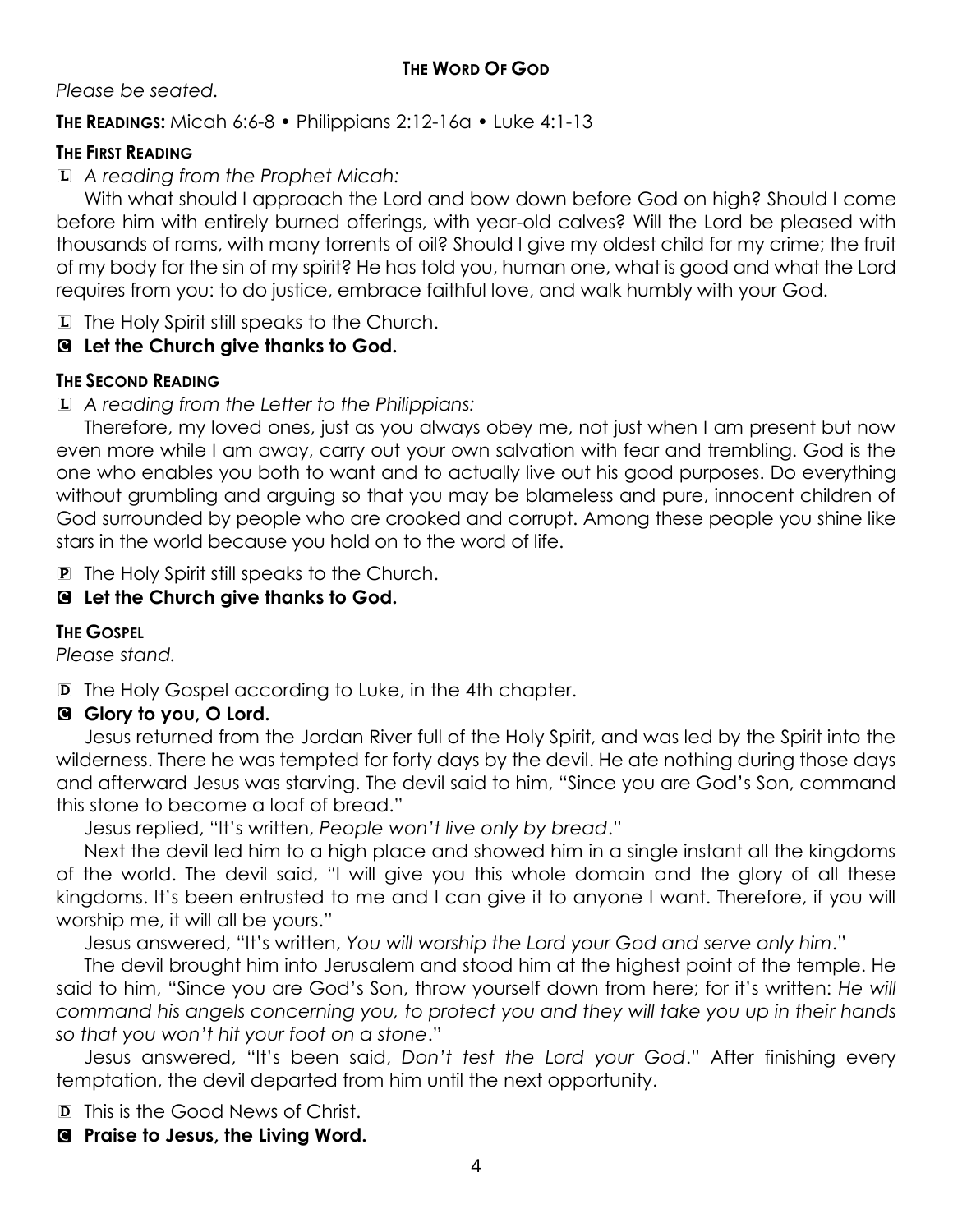## **SERMON**

*Please be seated.*

## **AFFIRMATION OF FAITH**

P Let us affirm our baptismal faith, using the Apostles' Creed:

**We believe in God, the Father Almighty, creator of heaven and earth. We believe in Jesus Christ, his only Son, our Lord.** 

**He was conceived by the power of the Holy Spirit and born of the virgin Mary.** 

**He suffered under Pontius Pilate; was crucified, died, and was buried.** 

**He descended into hell. On the third day he rose again.** 

**He ascended into heaven, and is seated at the right hand of the Father.** 

- **He will come again to judge the living and the dead.**
- **We believe in the Holy Spirit, the holy catholic Church, the communion of saints, the forgiveness of sins, the resurrection of the body, and the life everlasting. Amen.**

# **THE PRAYERS OF THE PEOPLE**

*Please stand, kneel, or sit, as you choose.*

- D Let us pray for the Church and for the world.
- L Lord Jesus, we pray for your church around the world. Heal the divisions among those who call on your name, so that in spite of our differences we may be a powerful witness to your self-giving love.
- C **Renew us, that we may share your mercy and grace.**
- L Good Shepherd, we pray for leaders all around the globe, including those who set public policy, those who guide people, and those who serve in the armed forces. Help our leaders to care for the least among us, the hungry, the thirsty, the stranger, the poor, the sick and those in prison.
- C **Renew us, that we may learn your justice and peace.**
- L Great Physician, comfort, soothe and bless those who endure sickness, grief or trouble. We pray especially for [*read names in notebook*] and for those we name, aloud or silently [*leave time*…]. We ask that all your children be kept safe from harm.
- C **Renew us, that we may never weary of reaching out to help those who suffer.**
- L Eternal God, bless and receive home those who have died [*especially* . . . *read names in notebook.*] We pray for those who have died in political violence around the world.
- C **Renew us, that we may have the compassion to weep with those who weep.**
- L Giver of all Good Gifts, we give you our deep thanks for the good things of this life: the flowers given today [*to the Glory of God; in memory of; in honor of . . .*]; for people who have reached out to us when we were hungry, thirsty, lonely, afraid, sick or in one of life's many prisons, [and for *read blessings in notebook . . .*] We ask you to bless all who are worshipping with us for the first time this month.
- C **Renew us, that we may be a blessing to this world.**
- L Creating God, fill us with your Holy Spirit.
- C **Blessed are you, God of growth and discovery; yours is the inspiration that has altered and changed our lives; yours is the power that has brought us to new dangers and opportunities. Set us, your new creation, to walk through this new world, watching and learning, loving and trusting, until your kingdom comes. Amen.**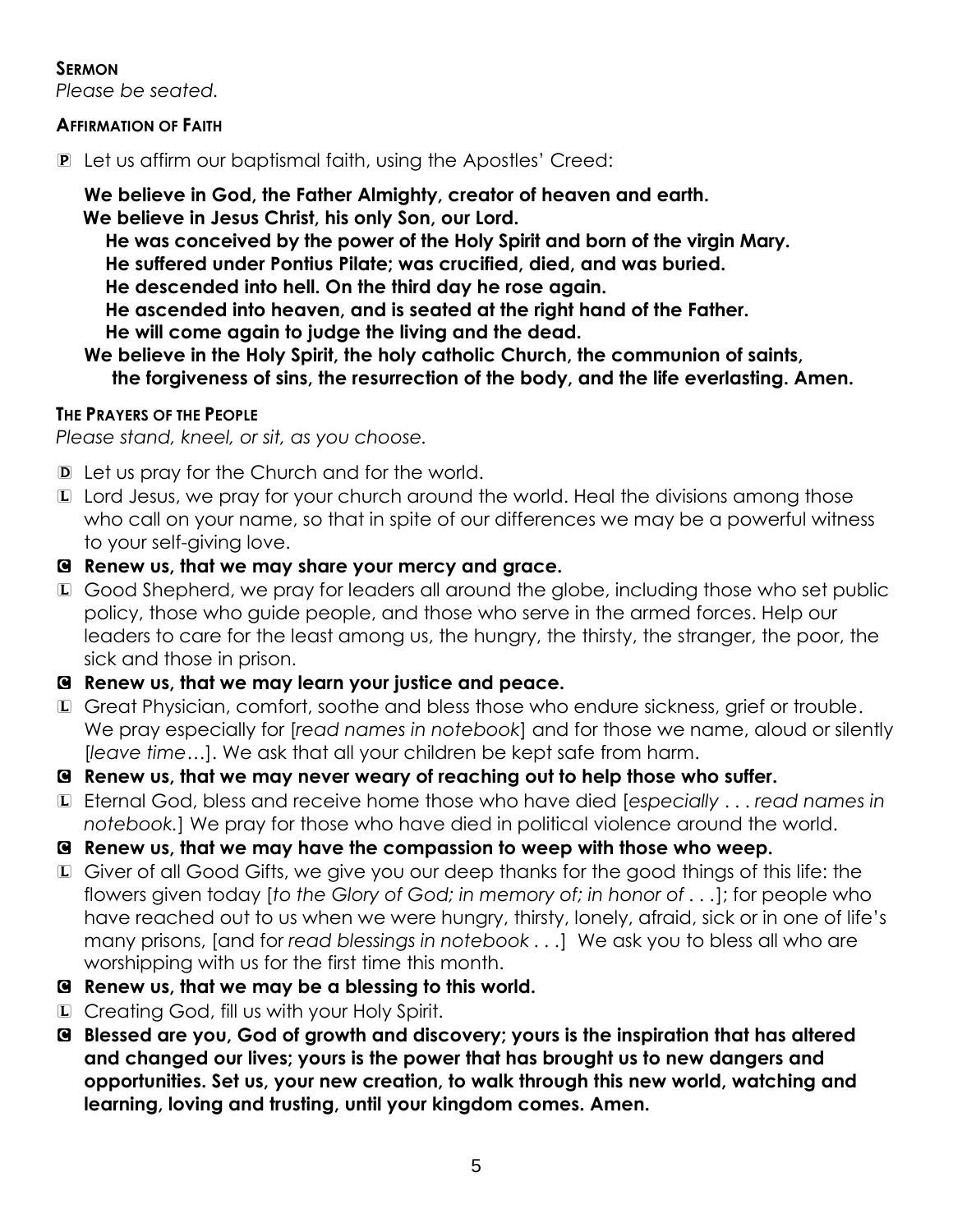## **THE GREETING OF PEACE**

*Please stand.*

- P The peace of the Lord be always with you.
- C **And also with you.** (All may greet one another in the name of the Lord.)

## **THE HOLY COMMUNION**

### **THE OFFERING**

D Walk in love, as Christ loves us, an offering and a sacrifice to God. Bring your tithes, gifts and offerings with gladness.

*Please be seated. When the offering is brought forward and placed on the altar, please stand.*

- D All things come from thee, O Lord;
- C **and of thine own have we given thee.**

## **EUCHARISTIC PRAYER**

- P The Lord be with you
- C **And also with you.**
- P Lift up your hearts
- C **We lift them to the Lord**
- P Let us give thanks to the Lord our God
- C **It is right to give God thanks and praise.**
- P It is indeed right and salutary that we should at all times and in all places offer thanks and praise to you, O Lord, holy Father, through Christ our Lord. You bid your people cleanse their hearts and prepare with joy for the paschal feast. Renew our zeal in faith and life, and bring us to the fullness of grace that belongs to the children of God. And so, with the Church on earth and the hosts of heaven, we praise your name and join their unending hymn:

#### C *Holy, holy, holy Lord, God of power and might. Heaven and earth are full of your glory. Hosanna in the highest. Blessed is he who comes in the name of the Lord. Hosanna in the highest.*

P Blessed are you, Lord of heaven and earth. In mercy for our fallen world you gave your only Son, that all those who believe in him should not perish, but have eternal life. We give thanks to you for the salvation you have prepared for us through Jesus Christ. Send now your Holy Spirit into our hearts, that we may receive our Lord with a living faith as he comes to us in his holy supper.

## C **Amen. Come Holy Spirit.**

P In the night in which he was betrayed, our Lord Jesus took bread, and gave thanks; broke it, and gave it to his disciples, saying: Take and eat; this is my body, given for you. Do this for the remembrance of me.

Again, after supper, he took the cup, gave thanks, and gave it for all to drink, saying: This cup is the new covenant in my blood, shed for you and for all people for the forgiveness of sin. Do this for the remembrance of me.

Now, together, we, his disciples, proclaim the mystery of faith:

C **Christ has died. Christ is risen. Christ will come again.**